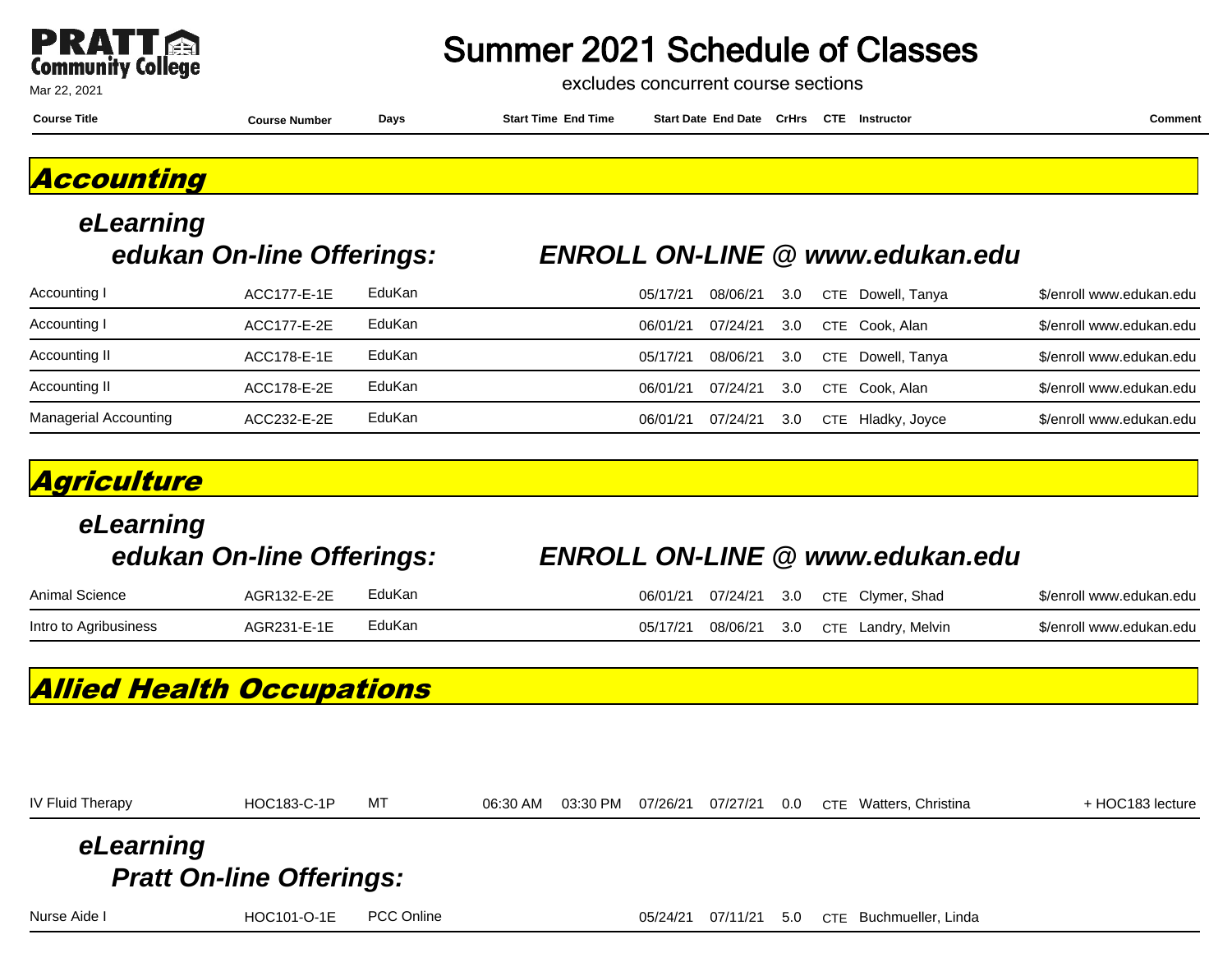### **PRATT**<br>Community College Mar 22, 2021

### Summer 2021 Schedule of Classes

excludes concurrent course sections

| <b>Course Title</b>    | <b>Course Number</b> | Days              | <b>Start Time End Time</b> |          | Start Date End Date CrHrs CTE |     | Instructor             | <b>Comment</b>   |
|------------------------|----------------------|-------------------|----------------------------|----------|-------------------------------|-----|------------------------|------------------|
| Nurse Aide I           | HOC101-O-2E          | <b>PCC Online</b> |                            | 06/07/21 | 07/25/21                      | 5.0 | CTE Schmitz, Nikki     |                  |
| Medication Aide        | HOC102-O-1E          | <b>PCC Online</b> |                            |          | 05/24/21 07/11/21 5.0         |     | CTE Denney, Kelli      |                  |
| <b>Medication Aide</b> | HOC102-O-2E          | <b>PCC Online</b> |                            | 06/21/21 | 08/08/21                      | 5.0 | CTE Denney, Kelli      |                  |
| IV Fluid Therapy       | HOC183-O-1E          | <b>PCC Online</b> |                            | 07/19/21 | 07/23/21                      | 3.0 | CTE Watters, Christina | +HOC183 Clinical |

**Art**

### **eLearning Pratt On-line Offerings:**

| Art Appreciation         | ART139-O-1E               | <b>PCC Online</b> | 06/02/21<br>Freeman, Mark<br>07/02/21<br>3.0  | Canvas reg.              |
|--------------------------|---------------------------|-------------------|-----------------------------------------------|--------------------------|
|                          | edukan On-line Offerings: |                   | <b>ENROLL ON-LINE @ www.edukan.edu</b>        |                          |
| Digital Photography      | ART128-E-2E               | <b>CBA</b>        | 06/01/21<br>07/24/21<br>Copas, Susan<br>3.0   | \$/enroll www.edukan.edu |
| Art Appreciation         | ART139-E-1E               | EduKan            | Farmer, Dustin<br>05/17/21<br>08/06/21<br>3.0 | \$/enroll www.edukan.edu |
| Art Appreciation         | ART139-E-2E               | EduKan            | 06/01/21<br>Mahieu, Rebel<br>07/24/21<br>3.0  | \$/enroll www.edukan.edu |
| Art Appreciation         | ART139-E-3E               | EduKan            | 06/01/21<br>Farmer, Dustin<br>07/10/21<br>3.0 | \$/enroll www.edukan.edu |
| Art Appreciation         | ART139-E-4E               | EduKan            | 06/21/21<br>Mahieu, Rebel<br>07/30/21<br>3.0  | \$/enroll www.edukan.edu |
| Survey of Art History I  | ART176-E-2E               | EduKan            | 06/01/21<br>07/24/21<br>Copas, Susan<br>3.0   | \$/enroll www.edukan.org |
| Survey of Art History II | ART177-E-4E               | EduKan            | Copas, Susan<br>06/21/21<br>3.0<br>07/30/21   | \$/enroll www.edukan.edu |

### **Biology**

| General Biology      | BIO125-O-1E | <b>PCC Online</b> | 06/02/21 | 08/05/21 5.0 | Chambers. Dave | Canvas Req. |
|----------------------|-------------|-------------------|----------|--------------|----------------|-------------|
| Microbiology         | BIO165-O-1E | <b>PCC Online</b> | 06/02/21 | 08/05/21 5.0 | Ghumm, Jason   | Canvas Req. |
| Anatomy & Physiology | BIO278-O-1E | <b>PCC Online</b> | 06/02/21 | 08/05/21 5.0 | Ghumm, Jason   | Canvas req. |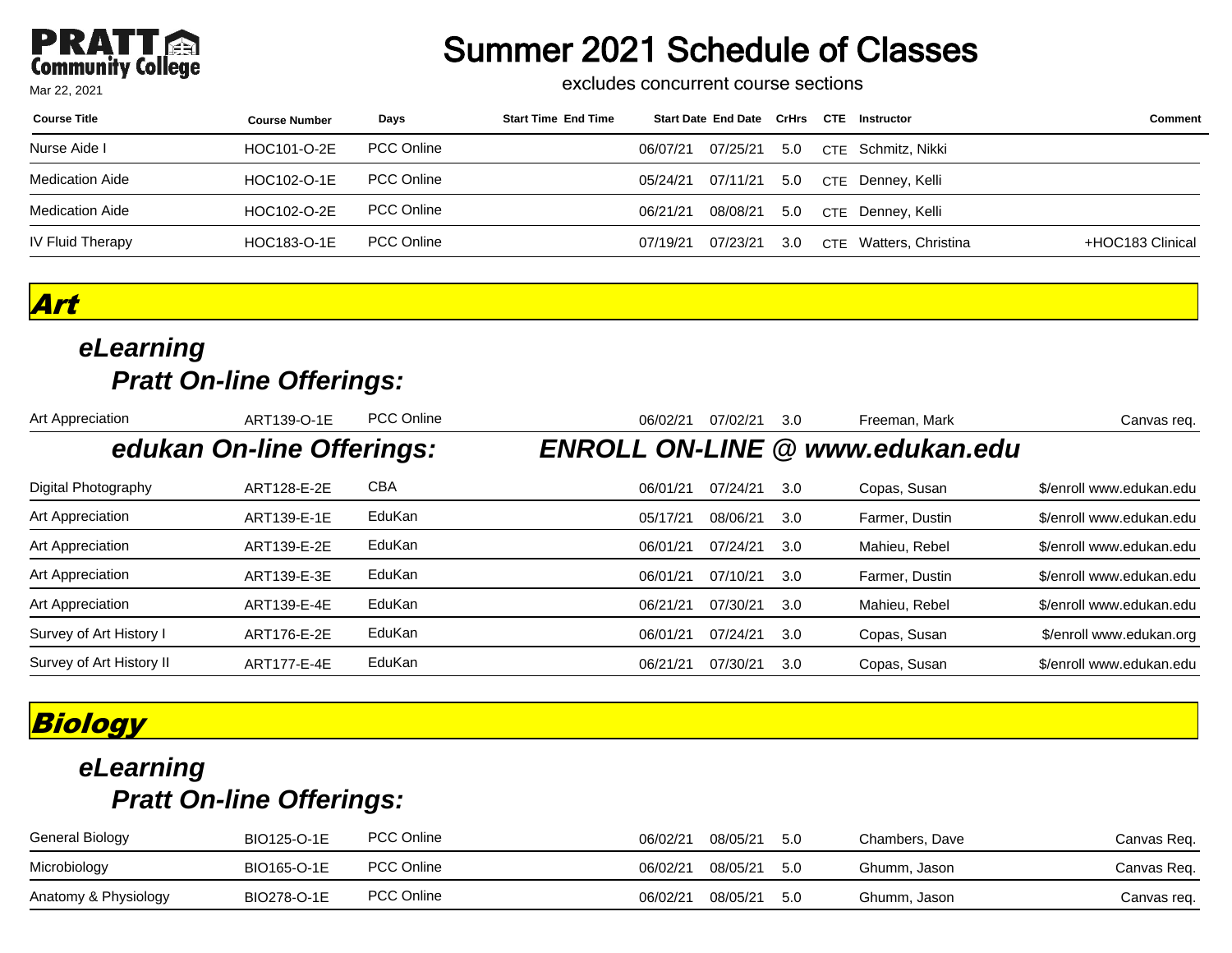

excludes concurrent course sections

| <b>Course Title</b>              | <b>Course Number</b>      | Days   | <b>Start Time End Time</b> |          |          |     | Start Date End Date CrHrs CTE Instructor | Comment                  |
|----------------------------------|---------------------------|--------|----------------------------|----------|----------|-----|------------------------------------------|--------------------------|
|                                  | edukan On-line Offerings: |        |                            |          |          |     | <b>ENROLL ON-LINE @ www.edukan.edu</b>   |                          |
| <b>Basic Nutrition</b>           | BIO101-E-1E               | EduKan |                            | 05/17/21 | 08/06/21 | 3.0 | Kerin, Allison                           | \$/enroll www.edukan.org |
| <b>Basic Nutrition</b>           | BIO101-E-2E               | EduKan |                            | 06/01/21 | 07/24/21 | 3.0 | Kerin, Allison                           | \$/enroll www.edukan.edu |
| <b>Environmental Science</b>     | BIO121-E-1E               | EduKan |                            | 05/17/21 | 08/06/21 | 3.0 | Clemens, Paul                            | \$/enroll www.edukan.org |
| <b>Environmental Science Lab</b> | BIO122-E-1E               | EduKan |                            | 05/17/21 | 08/06/21 | 2.0 | Clemens, Paul                            | \$/enroll www.edukan.org |
| General Biology                  | BIO125-E-1E               | EduKan |                            | 05/17/21 | 08/06/21 | 5.0 | Tarus, Heidi                             | \$/enroll www.edukan.edu |
| General Biology                  | BIO125-E-2E               | EduKan |                            | 06/01/21 | 07/24/21 | 5.0 | Haas, Jared                              | \$/enroll www.edukan.edu |
| Microbiology                     | <b>BIO165-E-AE</b>        | EduKan |                            | 05/17/21 | 08/06/21 | 5.0 | Walker, Jason                            | \$/enroll www.edukan.edu |
| Microbiology                     | <b>BIO165-E-BE</b>        | EduKan |                            | 05/17/21 | 08/06/21 | 5.0 | Patterson, Mary                          | \$/enroll www.edukan.edu |
| Microbiology                     | <b>BIO165-E-CE</b>        | EduKan |                            | 06/01/21 | 07/24/21 | 5.0 | Tarus, Heidi                             | \$/enroll www.edukan.edu |
| Microbiology                     | <b>BIO165-E-DE</b>        | EduKan |                            | 06/01/21 | 07/24/21 | 5.0 | Patterson, Mary                          | \$/enroll www.edukan.edu |
| Microbiology                     | <b>BIO165-E-EE</b>        | EduKan |                            | 06/01/21 | 07/24/21 | 5.0 | Walker, Jason                            | \$/enroll www.edukan.edu |
| Anatomy & Physiology I           | BIO276-E-2E               | EduKan |                            | 06/01/21 | 07/24/21 | 4.0 | Altman, Michael                          | \$/enroll www.edukan.edu |
| Anatomy & Physiology I           | BIO276-E-3E               | EduKan |                            | 06/01/21 | 07/10/21 | 4.0 | Reichert, Tricia                         | \$/enroll www.edukan.edu |
| Anatomy & Physiology I           | BIO276-E-4E               | EduKan |                            | 06/21/21 | 07/30/21 | 4.0 | Reichert, Tricia                         | \$/enroll www.edukan.edu |
| Anatomy & Physiology I           | <b>BIO276-E-AE</b>        | EduKan |                            | 05/17/21 | 08/06/21 | 4.0 | Reichert, Tricia                         | \$/enroll www.edukan.edu |
| Anatomy & Physiology I           | <b>BIO276-E-BE</b>        | EduKan |                            | 05/17/21 | 08/06/21 | 4.0 | Altman, Michael                          | \$/enroll www.edukan.edu |
| Anatomy & Physiology II          | BIO277-E-3E               | EduKan |                            | 06/01/21 | 07/10/21 | 4.0 | Pfeifer, Chuck                           | \$/enroll www.edukan.edu |
| Anatomy & Physiology II          | BIO277-E-4E               | EduKan |                            | 06/21/21 | 07/30/21 | 4.0 | Pfeifer, Chuck                           | \$/enroll www.edukan.edu |
| Anatomy & Physiology II          | <b>BIO277-E-AE</b>        | EduKan |                            | 05/17/21 | 08/06/21 | 4.0 | Payne, J. Nicole                         | \$/enroll www.edukan.edu |
| Anatomy & Physiology II          | BIO277-E-BE               | EduKan |                            | 05/17/21 | 08/06/21 | 4.0 | Tamburro, Maria                          | \$/enroll www.edukan.edu |
| Anatomy & Physiology II          | <b>BIO277-E-CE</b>        | EduKan |                            | 06/01/21 | 07/24/21 | 4.0 | Tamburro, Maria                          | \$/enroll www.edukan.edu |
| Anatomy & Physiology II          | <b>BIO277-E-DE</b>        | EduKan |                            | 06/01/21 | 07/24/21 | 4.0 | Payne, J. Nicole                         | \$/enroll www.edukan.edu |
| Anatomy & Physiology             | <b>BIO278-E-AE</b>        | EduKan |                            | 05/17/21 | 08/06/21 | 5.0 | Pfortmiller, Jennifer                    | \$/enroll www.edukan.edu |
| Anatomy & Physiology             | <b>BIO278-E-BE</b>        | EduKan |                            | 05/17/21 | 08/06/21 | 5.0 | Hayes, Donald                            | \$/enroll www.edukan.edu |
| Anatomy & Physiology             | <b>BIO278-E-CE</b>        | EduKan |                            | 06/01/21 | 07/24/21 | 5.0 | Pfortmiller, Jennifer                    | \$/enroll www.edukan.edu |
| Anatomy & Physiology             | BIO278-E-DE               | EduKan |                            | 06/01/21 | 07/24/21 | 5.0 | Hayes, Donald                            | \$/enroll www.edukan.edu |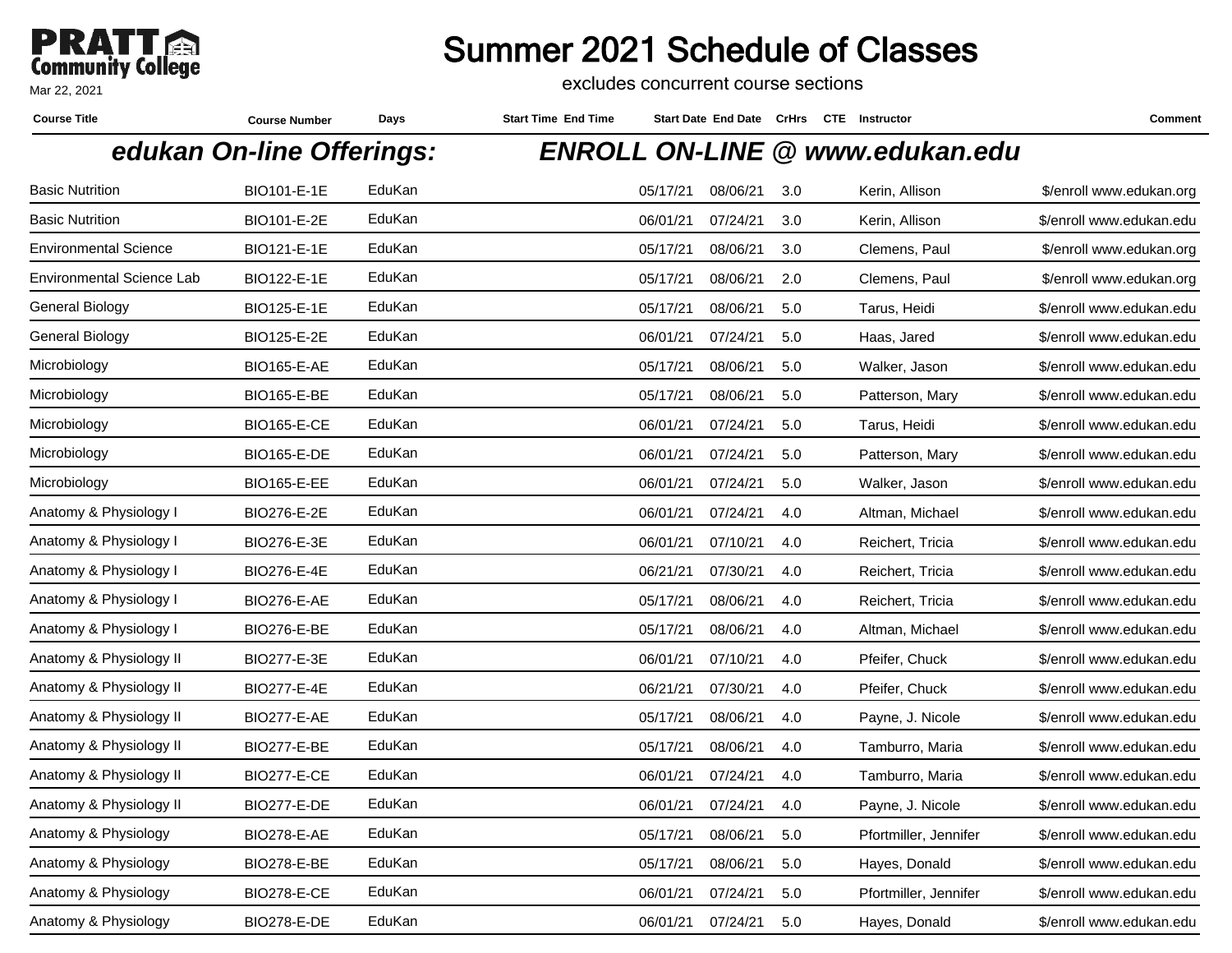### **PRATT**<br>Community College Mar 22, 2021

### Summer 2021 Schedule of Classes

excludes concurrent course sections

| <b>Course Title</b> | Course Number | Days   | <b>Start Time End Time</b> |          | <b>Start Date End Date CrHrs</b> |     | <b>CTE</b> | Instructor       | こomment                  |
|---------------------|---------------|--------|----------------------------|----------|----------------------------------|-----|------------|------------------|--------------------------|
| Pathophysiology     | BIO290-F-1F   | EduKan |                            | 05/17/21 | 08/06/21                         | 4.0 | <b>CTE</b> | Samuels, Michael | \$/enroll www.edukan.edu |

### **Business**

| Microcomp Office Apps I             | BUS235-O-1E               | PCC Online | 06/02/21                | 07/02/21 | 3.0 |            | Patton, John          | Canvas req.              |
|-------------------------------------|---------------------------|------------|-------------------------|----------|-----|------------|-----------------------|--------------------------|
|                                     | edukan On-line Offerings: |            | <b>ENROLL ON-LINE @</b> |          |     |            | www.edukan.edu        |                          |
| Advertising                         | <b>BUS150-E-2E</b>        | EduKan     | 06/01/21                | 07/24/21 | 3.0 |            | CTE Shiao, Ling       | \$/enroll www.edukan.edu |
| Advertising                         | <b>BUS150-E-4E</b>        | EduKan     | 06/21/21                | 07/30/21 | 3.0 |            | CTE Shiao, Ling       | \$/enroll www.edukan.edu |
| <b>Personal Finance</b>             | <b>BUS176-E-1E</b>        | EduKan     | 05/17/21                | 08/06/21 | 3.0 |            | Hladky, Joyce         | \$/enroll www.edukan.edu |
| <b>Human Relations</b>              | <b>BUS177-E-2E</b>        | EduKan     | 06/01/21                | 07/24/21 | 3.0 |            | Creach, Lisa          | \$/enroll www.edukan.org |
| Introduction to Business            | <b>BUS178-E-2E</b>        | EduKan     | 06/01/21                | 07/24/21 | 3.0 | <b>CTE</b> | Hladky, Joyce         | \$/enroll www.edukan.org |
| <b>Business Ethics</b>              | BUS218-E-1E               | EduKan     | 05/17/21                | 08/06/21 | 3.0 |            | Creach, Lisa          | \$/enroll www.edukan.org |
| Human Resource Mangement            | <b>BUS221-E-1E</b>        | EduKan     | 05/17/21                | 08/06/21 | 3.0 |            | CTE Willhite, Joyce   | \$/enroll www.edukan.org |
| <b>Business Law</b>                 | BUS233-E-1E               | EduKan     | 05/17/21                | 08/06/21 | 3.0 |            | CTE Lahargoue, Esther | \$/enroll www.edukan.edu |
| <b>Business Law</b>                 | BUS233-E-2E               | EduKan     | 06/01/21                | 07/24/21 | 3.0 |            | CTE Lahargoue, Brian  | \$/enroll www.edukan.edu |
| <b>Business Law</b>                 | BUS233-E-3E               | EduKan     | 06/01/21                | 07/10/21 | 3.0 |            | CTE Lahargoue, Esther | \$/enroll www.edukan.edu |
| <b>Business Law</b>                 | <b>BUS233-E-4E</b>        | EduKan     | 06/21/21                | 07/30/21 | 3.0 | <b>CTE</b> | Lahargoue, Brian      | \$/enroll www.edukan.edu |
| Marketing                           | <b>BUS234-E-2E</b>        | EduKan     | 06/01/21                | 07/24/21 | 3.0 |            | CTE Shiao, Ling       | \$/enroll www.edukan.edu |
| Marketing                           | <b>BUS234-E-4E</b>        | EduKan     | 06/21/21                | 07/30/21 | 3.0 | <b>CTE</b> | Shiao, Ling           | \$/enroll www.edukan.edu |
| <b>Business Management</b>          | <b>BUS237-E-2E</b>        | EduKan     | 06/01/21                | 07/24/21 | 3.0 | <b>CTE</b> | Hladky, Joyce         | \$/enroll www.edukan.org |
| Entrepreneurship                    | <b>BUS242-E-2E</b>        | EduKan     | 06/01/21                | 07/24/21 | 3.0 |            | Creach, Lisa          | \$/enroll www.edukan.edu |
| <b>Medical Terminology</b>          | BUS249-E-1E               | EduKan     | 05/17/21                | 08/06/21 | 3.0 | <b>CTE</b> | Farrell, Sherry       | \$/enroll www.edukan.edu |
| <b>Medical Terminology</b>          | <b>BUS249-E-2E</b>        | EduKan     | 06/01/21                | 07/24/21 | 3.0 | <b>CTE</b> | Farrell, Sherry       | \$/enroll www.edukan.edu |
| <b>Principles of Macroeconomics</b> | <b>BUS276-E-2E</b>        | EduKan     | 06/01/21                | 07/24/21 | 3.0 |            | Bryant, Gene          | \$/enroll www.edukan.edu |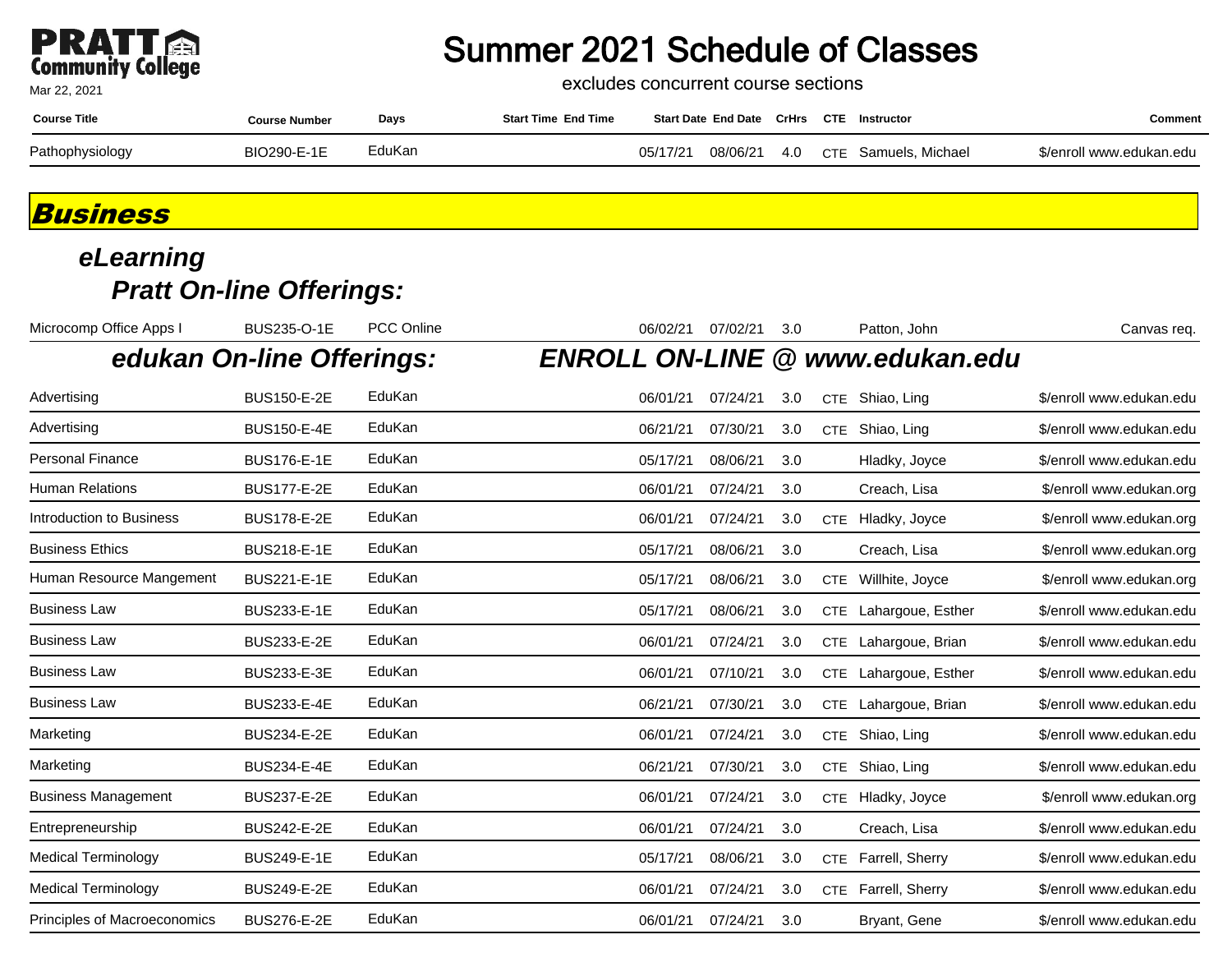## **PRATT**<br>Community College

Mar 22, 2021

### Summer 2021 Schedule of Classes

excludes concurrent course sections

| <b>Course Title</b>            | <b>Course Number</b> | Days   | <b>Start Time End Time</b> |          | Start Date End Date CrHrs CTE |      | Instructor   | Comment                  |
|--------------------------------|----------------------|--------|----------------------------|----------|-------------------------------|------|--------------|--------------------------|
| Principles of Microeconomics   | <b>BUS277-E-2E</b>   | EduKan |                            | 06/01/21 | 07/24/21                      | -3.0 | Bryant, Gene | \$/enroll www.edukan.edu |
| Business & Economic Statistics | BUS278-E-1E          | EduKan |                            | 05/17/21 | 08/06/21                      | -3.0 | Creach. Lisa | \$/enroll www.edukan.org |

### **Chemistry**

# **eLearning**

### **edukan On-line Offerings: ENROLL ON-LINE @ www.edukan.edu**

| <b>Fundamentals of Chemistry</b> | CHM176-E-1E | EduKan | 05/17/21 | 08/06/21 | 5.0  | Tews. Jason     | \$/enroll www.edukan.edu |
|----------------------------------|-------------|--------|----------|----------|------|-----------------|--------------------------|
| <b>Fundamentals of Chemistry</b> | CHM176-E-2E | EduKan | 06/01/21 | 07/24/21 | .5.0 | Tews, Jason     | \$/enroll www.edukan.edu |
| General Chemistry I              | CHM186-E-1E | EduKan | 05/17/21 | 08/06/21 | 5.0  | Clemens, Paul   | \$/enroll www.edukan.edu |
| General Chemistry I              | CHM186-E-2E | EduKan | 06/01/21 | 07/24/21 | .5.0 | Marshall, Karen | \$/enroll www.edukan.edu |
| Gen Chem II & Qual Analysis      | CHM187-E-1E | EduKan | 05/17/21 | 08/06/21 | 5.0  | Clemens, Paul   | \$/enroll www.edukan.edu |
| Gen Chem II & Qual Analysis      | CHM187-E-2E | EduKan | 06/01/21 | 07/24/21 | 5.0  | Marshall, Karen | \$/enroll www.edukan.edu |

### **Communications**

| <b>Public Speaking</b>       | COM276-R-1P                     | м          | $01:00$ PM | 04:00 PM | 06/07/21 | 06/28/21 | 3.0 | Wilson, Heather                        | Hybrid online/Zoom       |
|------------------------------|---------------------------------|------------|------------|----------|----------|----------|-----|----------------------------------------|--------------------------|
| eLearning                    |                                 |            |            |          |          |          |     |                                        |                          |
|                              | <b>Pratt On-line Offerings:</b> |            |            |          |          |          |     |                                        |                          |
| <b>Public Speaking</b>       | COM276-O-1E                     | PCC Online |            |          | 06/02/21 | 07/02/21 | 3.0 | Wilson, Heather                        | Canvas req.              |
| edukan On-line Offerings:    |                                 |            |            |          |          |          |     | <b>ENROLL ON-LINE @ www.edukan.edu</b> |                          |
| Interpersonal Communications | COM106-E-1E                     | EduKan     |            |          | 05/17/21 | 08/06/21 | 3.0 | Carr, Stacey                           | \$/enroll www.edukan.edu |
| Interpersonal Communications | COM106-E-2E                     | EduKan     |            |          | 06/01/21 | 07/24/21 | 3.0 | Carr, Stacey                           | \$/enroll www.edukan.edu |
| <b>Public Speaking</b>       | COM276-E-1E                     | EduKan     |            |          | 05/17/21 | 08/06/21 | 3.0 | Oleson, Angela                         | \$/enroll www.edukan.edu |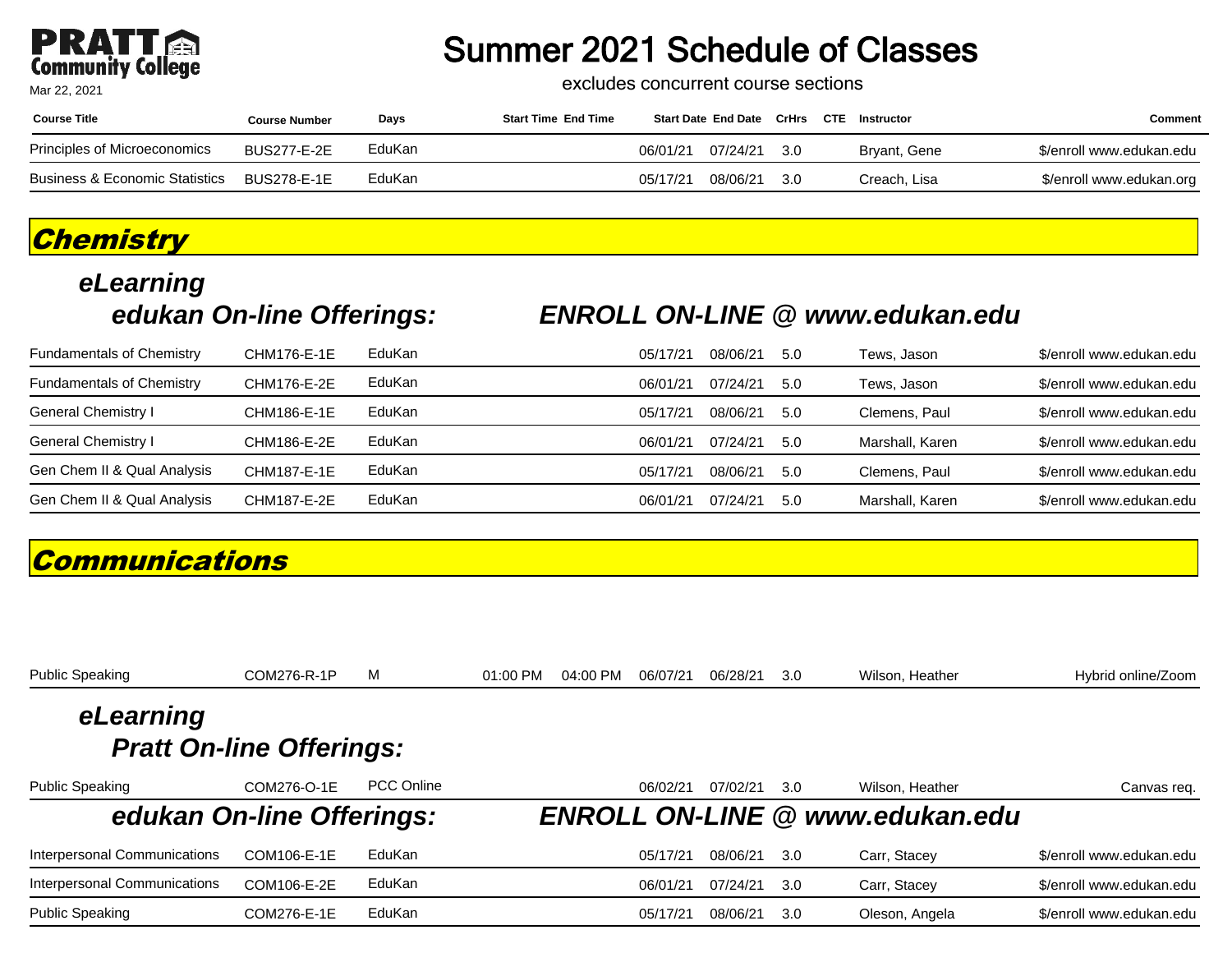

excludes concurrent course sections

| <b>Course Title</b>    | Course Number                          | Days   | <b>End Time</b><br>t Time<br>Start | <b>Start Date End Date</b> | CrHrs | <b>CTE</b><br>Instructor | Comment                          |
|------------------------|----------------------------------------|--------|------------------------------------|----------------------------|-------|--------------------------|----------------------------------|
| <b>Public Speaking</b> | COMOZE E QE<br>/ h-H-2<br><b>JUNIZ</b> | EduKan | 20/24<br>$\sim$<br>J6/U            | 27/210<br><i>глат</i>      | 3.0   | Oleson.<br>Angela        | /enroll<br>l www.edukan<br>າ.edເ |

### **Computer Science**

## **eLearning**

#### **edukan On-line Offerings: ENROLL ON-LINE @ www.edukan.edu**

| Introduction to Computers | CSC176-E-2E | EduKan | 06/01/21 | 07/24/21 | - 30  | Flax, Deedee     | \$/enroll www.edukan.edu |
|---------------------------|-------------|--------|----------|----------|-------|------------------|--------------------------|
| Introduction to Computers | CSC176-E-4E | EduKan | 06/21/21 | 07/30/21 | - 3.0 | Bryant, Gene     | \$/enroll www.edukan.edu |
| Web Page Design           | CSC201-E-1E | EduKan | 05/17/21 | 08/06/21 | 3.0   | CTE Flax. Deedee | \$/enroll www.edukan.edu |

### **Education**

#### **eLearning Pratt On-line Offerings:**

| Child Play & Games        | EDU139-O-1E               | <b>PCC Online</b> | 06/02/21 | 07/02/21 | 3.0 | Etheridge, Meagan                      |                          |
|---------------------------|---------------------------|-------------------|----------|----------|-----|----------------------------------------|--------------------------|
| Found of Modern Education | EDU177-O-1E               | <b>PCC Online</b> | 06/02/21 | 07/02/21 | 3.0 | Etheridge, Meagan                      |                          |
|                           | edukan On-line Offerings: |                   |          |          |     | <b>ENROLL ON-LINE @ www.edukan.edu</b> |                          |
| Orientation:              | EDU111-E-2E               | EduKan            | 06/01/21 | 07/24/21 | 1.0 | Lundgren, Kirsten                      | \$/enroll www.edukan.edu |
| Found of Modern Education | EDU177-E-1E               | EduKan            | 05/17/21 | 08/06/21 | 3.0 | Petrilla, Jamie                        | \$/enroll www.edukan.edu |
| Found of Modern Education | EDU177-E-2E               | EduKan            | 06/01/21 | 07/24/21 | 3.0 | Petrilla, Jamie                        | \$/enroll www.edukan.edu |
| Children's Literature     | EDU277-E-1E               | EduKan            | 05/17/21 | 08/06/21 | 3.0 | Lundgren, Kirsten                      | \$/enroll www.edukan.edu |
| Children's Literature     | EDU277-E-2E               | EduKan            | 06/01/21 | 07/24/21 | 3.0 | Lundgren, Kirsten                      | \$/enroll www.edukan.edu |

Mar 22, 2021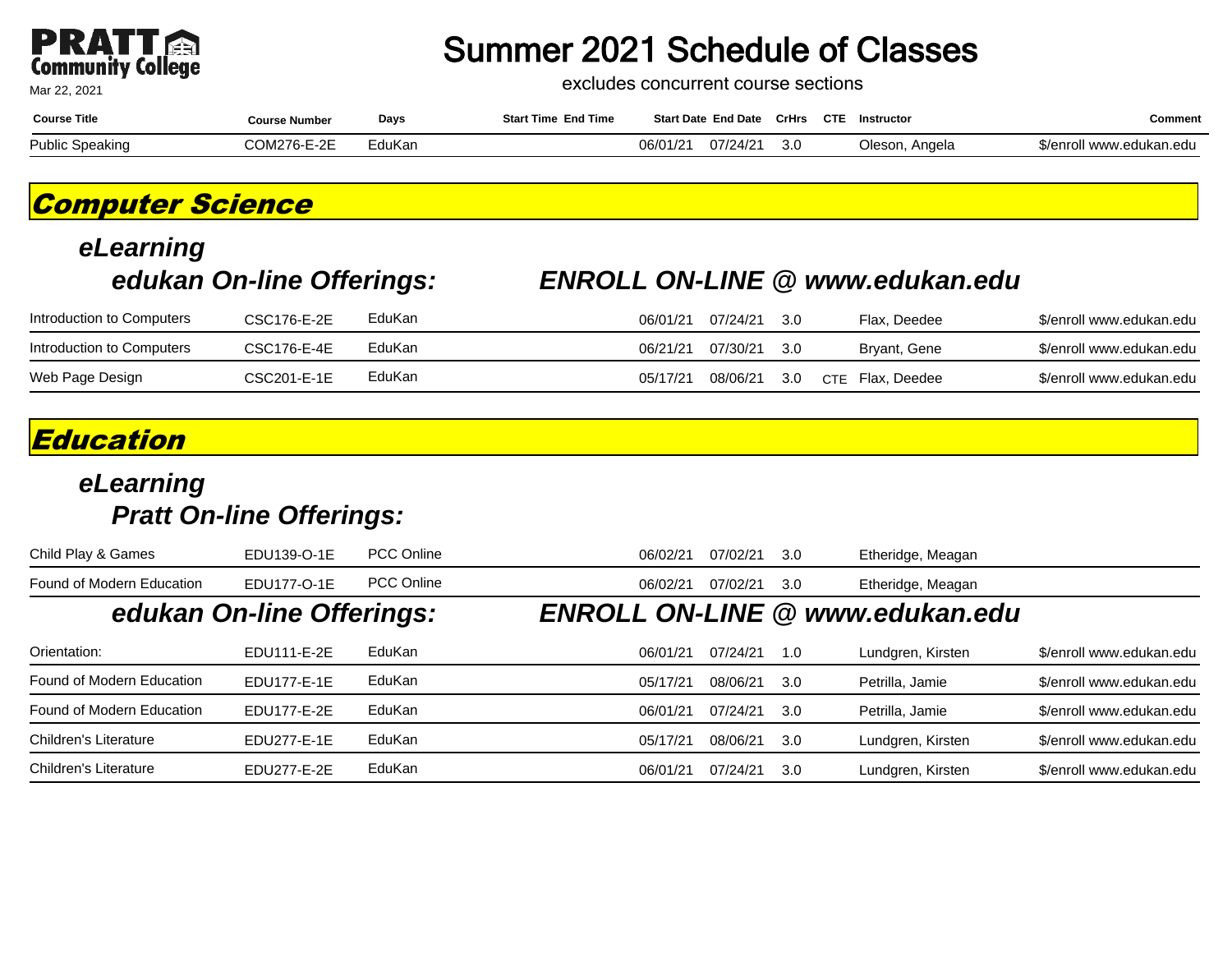

excludes concurrent course sections

**Course Title Course Number Days Start Time End Time Start Date End Date CrHrs Instructor Comment CTE**

### **Electrical Power Distribution**

| Occup Work Exp                | EPD221-R-1P                                             | <b>OWE</b> | 12:00 AM | 12:00 AM | 06/02/21 | 08/05/21 | 4.0 | <b>CTE</b> | Hoffman, Jeff     | Instruc. Perm.      |
|-------------------------------|---------------------------------------------------------|------------|----------|----------|----------|----------|-----|------------|-------------------|---------------------|
| Occup Work Exp                | EPD221-R-2P                                             | <b>OWE</b> | 12:00 AM | 12:00 AM | 06/02/21 | 08/05/21 | 4.0 | <b>CTE</b> | Campbell, Phillip | Instruc. Perm.      |
| <b>Coffeyville</b>            |                                                         |            |          |          |          |          |     |            |                   |                     |
| Occup Work Exp                | EPD221-R-1V                                             | <b>OWE</b> | 12:00 AM | 12:00 AM | 06/02/21 | 08/05/21 | 4.0 |            | CTE Senter, Elmo  |                     |
| <b>Dodge City</b>             |                                                         |            |          |          |          |          |     |            |                   |                     |
| Occup Work Exp                | EPD221-R-1U                                             | <b>OWE</b> | 12:00 AM | 12:00 AM | 06/02/21 | 08/05/21 | 4.0 | <b>CTE</b> | Orosco, Otto      |                     |
|                               | <b>PCC/WATC Partnership Courses -Located in Wichita</b> |            |          |          |          |          |     |            |                   |                     |
| Occup Work Exp                | EPD221-R-21                                             | <b>OWE</b> | 12:00 AM | 12:00 AM | 06/02/21 | 08/05/21 | 4.0 | <b>CTE</b> | Haskell, Jerry    | Instruc. Permission |
| English                       |                                                         |            |          |          |          |          |     |            |                   |                     |
| eLearning                     | <b>Pratt On-line Offerings:</b>                         |            |          |          |          |          |     |            |                   |                     |
| Writing for the Workplace     | ENG135-O-1E                                             | PCC Online |          |          | 06/02/21 | 08/05/21 | 3.0 |            | Wiese, Stephanie  | Canvas req.         |
| <b>English Composition II</b> | <b>ENG177-O-1E</b>                                      | PCC Online |          |          | 06/02/21 | 08/05/21 | 3.0 |            | Wiese, Stephanie  | Canvas Req.         |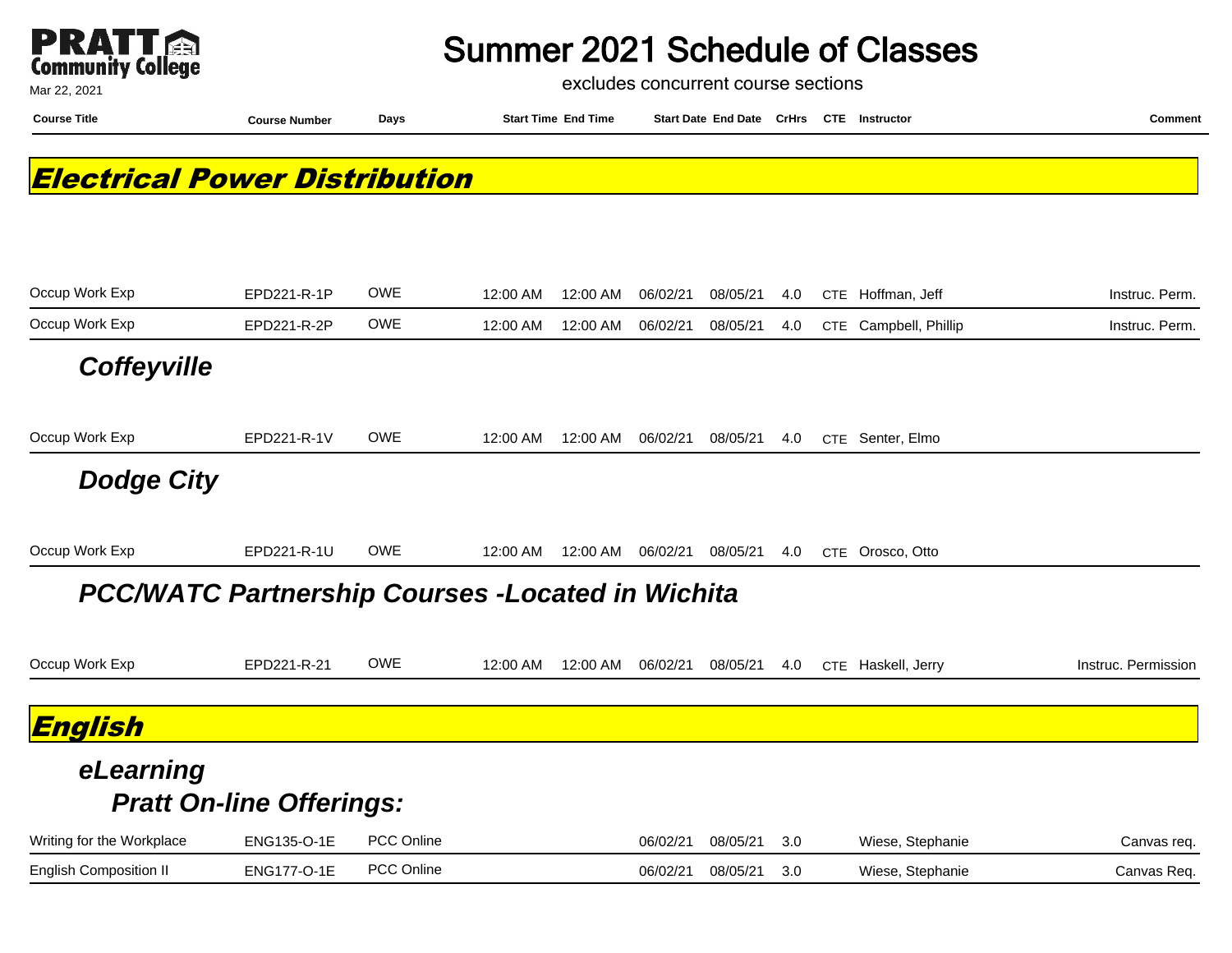

excludes concurrent course sections

| <b>Course Number</b> | Days   | <b>Start Time End Time</b> |          |          |                            | <b>CTE</b> | Instructor     | Comment                                |
|----------------------|--------|----------------------------|----------|----------|----------------------------|------------|----------------|----------------------------------------|
|                      |        |                            |          |          |                            |            |                |                                        |
| ENG005-E-AE          | EduKan |                            | 06/01/21 | 07/24/21 | 3.0                        |            | Hart, Nick     | \$/enroll www.edukan.edu               |
| ENG005-E-BE          | EduKan |                            | 06/01/21 | 07/24/21 | 3.0                        |            | Theis, Cheryl  | \$/enroll www.edukan.edu               |
| <b>ENG176-E-3E</b>   | EduKan |                            | 06/01/21 | 07/10/21 | 3.0                        |            | Swanson, Bret  | \$/enroll www.edukan.edu               |
| ENG176-E-AE          | EduKan |                            | 05/17/21 | 08/06/21 | 3.0                        |            | Hart, Nick     | \$/enroll www.edukan.edu               |
| ENG176-E-BE          | EduKan |                            | 05/17/21 | 08/06/21 | 3.0                        |            | Metz, Allan    | \$/enroll www.edukan.edu               |
| ENG176-E-CE          | EduKan |                            | 06/01/21 | 07/24/21 | 3.0                        |            | Metz, Allan    | \$/enroll www.edukan.edu               |
| ENG176-E-DE          | EduKan |                            | 06/01/21 | 07/24/21 | 3.0                        |            | Astacio, James | \$/enroll www.edukan.edu               |
| <b>ENG177-E-4E</b>   | EduKan |                            | 06/21/21 | 07/30/21 | 3.0                        |            | Swanson, Bret  | \$/enroll www.edukan.edu               |
| ENG177-E-AE          | EduKan |                            | 05/17/21 | 08/06/21 | 3.0                        |            | Metz, Allan    | \$/enroll www.edukan.edu               |
| ENG177-E-BE          | EduKan |                            | 05/17/21 | 08/06/21 | 3.0                        |            | Hart, Nick     | \$/enroll www.edukan.edu               |
| ENG177-E-CE          | EduKan |                            | 06/01/21 | 07/24/21 | 3.0                        |            | Mustell, Sher  | \$/enroll www.edukan.edu               |
| ENG177-E-DE          | EduKan |                            | 06/01/21 | 07/24/21 | 3.0                        |            | Metz, Allan    | \$/enroll www.edukan.edu               |
|                      |        | edukan On-line Offerings:  |          |          | <b>Start Date End Date</b> |            | CrHrs          | <b>ENROLL ON-LINE @ www.edukan.edu</b> |

### **Health, Physical Education & Recreation**

### **eLearning edukan On-line Offerings: ENROLL ON-LINE @ www.edukan.edu** Lifestyle Management HPR176-E-2E EduKan and the D6/01/21 07/24/21 2.0 Jilka, Joan \$/enroll www.edukan.edu Personal & Community Health HPR177-E-1E EduKan and the Community Health HPR177-E-1E EduKan edu

### **History**

### **eLearning Pratt On-line Offerings:**

Surv Civilization II **HST132-O-1E** PCC Online **1996** POC 20221 07/02/21 3.0 Ratcliffe, Jason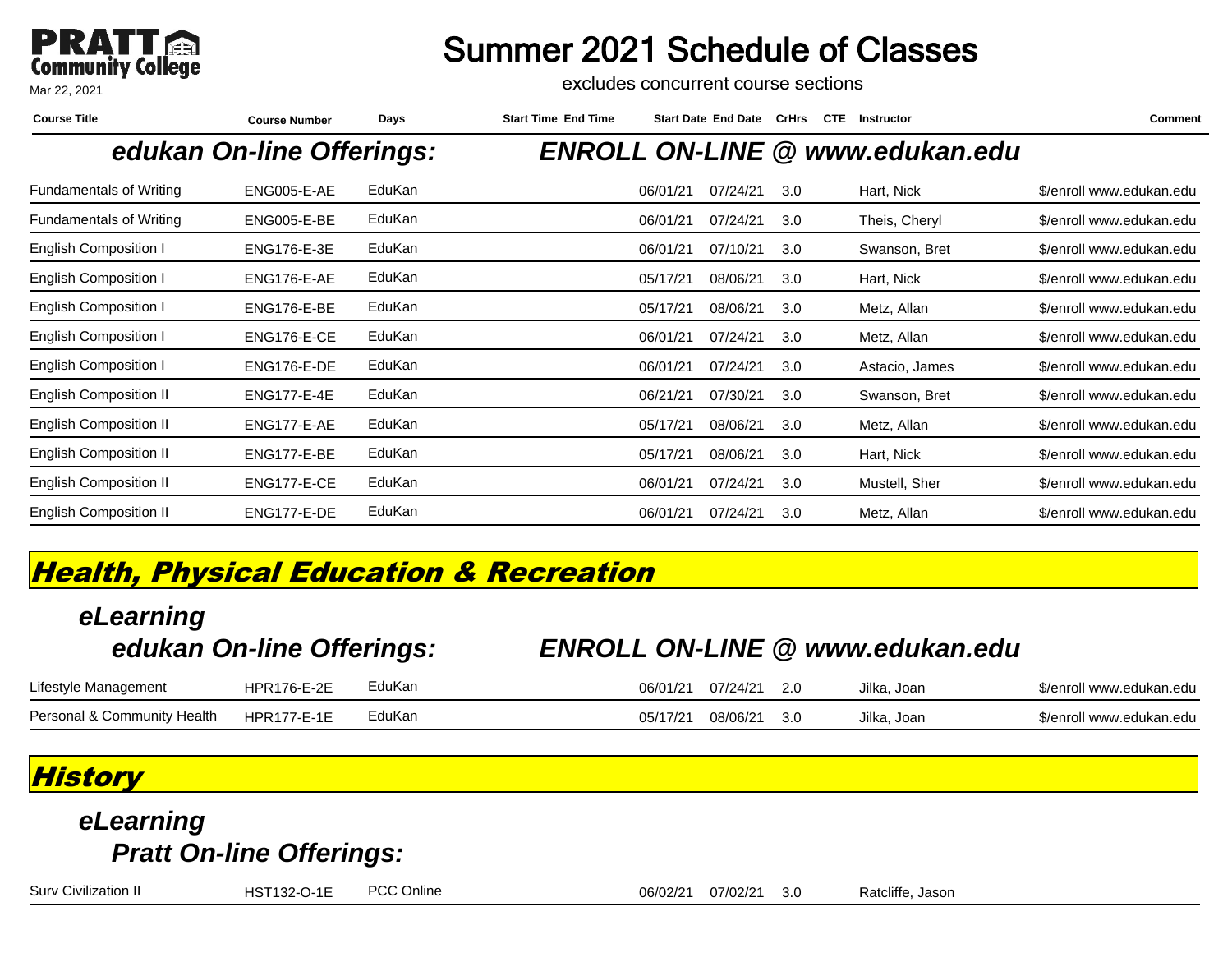

excludes concurrent course sections

| <b>Course Title</b>          | <b>Course Number</b>      | Days   | <b>Start Time End Time</b> |          | <b>Start Date End Date</b> | <b>CrHrs</b> | <b>CTE</b> | Instructor                             | Comment                  |
|------------------------------|---------------------------|--------|----------------------------|----------|----------------------------|--------------|------------|----------------------------------------|--------------------------|
|                              | edukan On-line Offerings: |        |                            |          |                            |              |            | <b>ENROLL ON-LINE @ www.edukan.edu</b> |                          |
| Surv Civilization I          | <b>HST131-E-1E</b>        | EduKan |                            | 05/17/21 | 08/06/21                   | 3.0          |            | Thompson, Sandra                       | \$/enroll www.edukan.edu |
| Surv Civilization I          | <b>HST131-E-2E</b>        | EduKan |                            | 06/01/21 | 07/24/21                   | 3.0          |            | Olsen, Jeffrey                         | \$/enroll www.edukan.edu |
| American History to 1865     | <b>HST176-E-1E</b>        | EduKan |                            | 05/17/21 | 08/06/21                   | 3.0          |            | Thompson, Sandra                       | \$/enroll www.edukan.edu |
| American History to 1865     | <b>HST176-E-2E</b>        | EduKan |                            | 06/01/21 | 07/24/21                   | 3.0          |            | Olsen, Jeffrey                         | \$/enroll www.edukan.edu |
| American History to 1865     | <b>HST176-E-3E</b>        | EduKan |                            | 06/01/21 | 07/10/21                   | 3.0          |            | Olsen, Jeffrey                         | \$/enroll www.edukan.edu |
| Amer History 1865 to Present | <b>HST177-E-1E</b>        | EduKan |                            | 05/17/21 | 08/06/21                   | 3.0          |            | Olsen, Jeffrey                         | \$/enroll www.edukan.edu |
| Amer History 1865 to Present | <b>HST177-E-4E</b>        | EduKan |                            | 06/21/21 | 07/30/21                   | 3.0          |            | Olsen, Jeffrey                         | \$/enroll www.edukan.edu |

#### **Literature**

## **eLearning**

#### **edukan On-line Offerings: ENROLL ON-LINE @ www.edukan.edu**

| <b>World Literature</b> | LIT176-E-2E | EduKan | 06/01/21 | 07/24/21 | - 3.0         | Ryan, Steve    | \$/enroll www.edukan.edu |
|-------------------------|-------------|--------|----------|----------|---------------|----------------|--------------------------|
| American Literature I   | LIT202-E-1E | EduKan | 05/17/21 | 08/06/21 | $\mathbf{30}$ | Holwerda, Jane | \$/enroll www.edukan.org |
| American Literature I   | LIT202-E-2E | EduKan | 06/01/21 | 07/24/21 | - 3 Q         | Ryan, Steve    | \$/enroll www.edukan.org |

### **Mathematics**

| Technical Math                   | MTH126-O-1E               | <b>PCC Online</b> | 06/02/21 | 07/02/21 | 3.0  | Egging, Jenny                          | Canvas req.              |
|----------------------------------|---------------------------|-------------------|----------|----------|------|----------------------------------------|--------------------------|
| College Algebra                  | MTH178-O-1E               | <b>PCC Online</b> | 06/02/21 | 08/05/21 | 3.0  | Jackson, Sarah                         | Canvas req.              |
|                                  | edukan On-line Offerings: |                   |          |          |      | <b>ENROLL ON-LINE @ www.edukan.edu</b> |                          |
| <b>Basic Applied Mathematics</b> | MTH075-E-AE               | EduKan            | 06/01/21 | 07/24/21 | -3.0 | Jackson, Sarah                         | \$/enroll www.edukan.edu |
| <b>Basic Applied Mathematics</b> | MTH075-E-BE               | EduKan            | 06/01/21 | 07/24/21 | .3.O | Wenzel, Leslie                         | \$/enroll www.edukan.edu |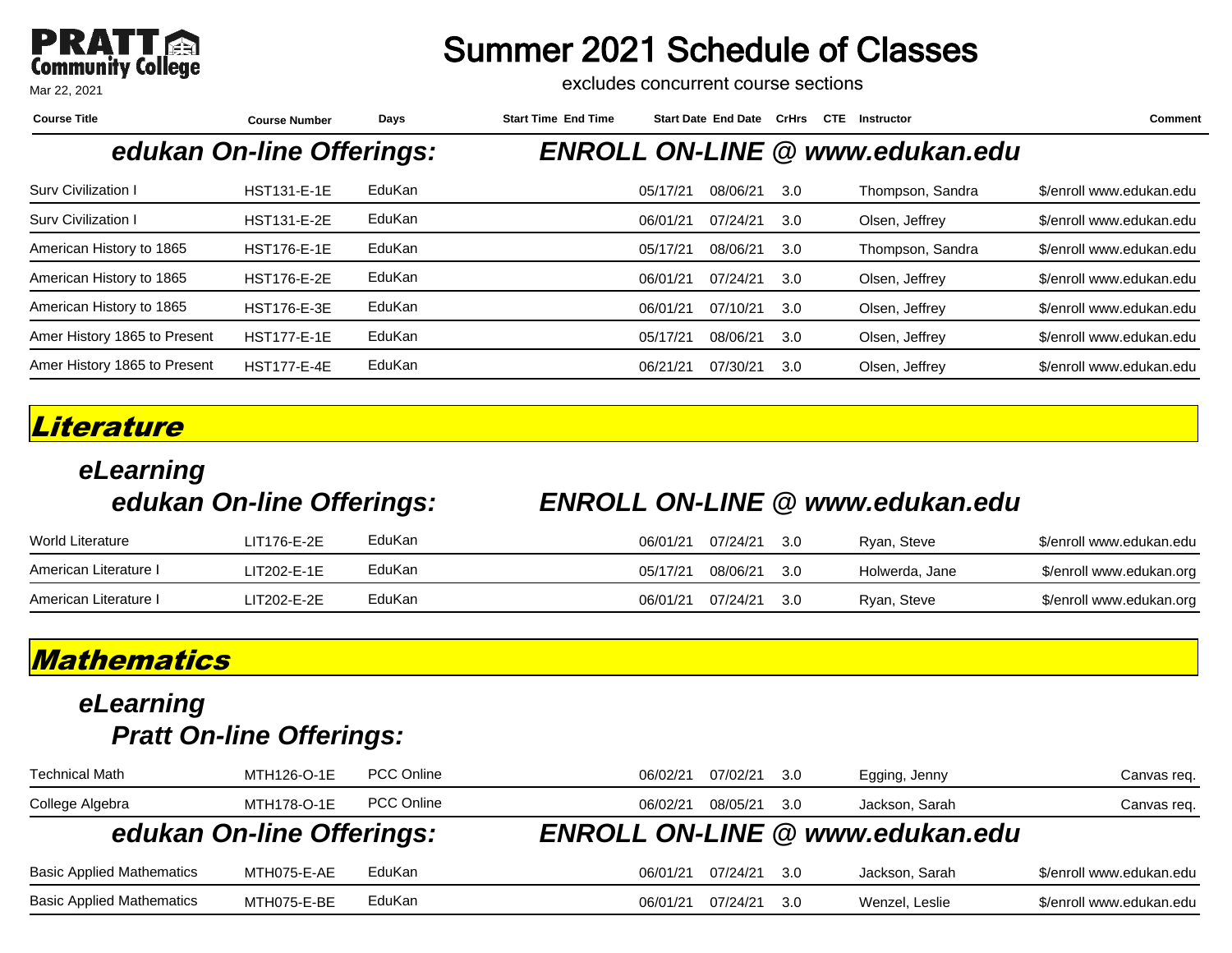### **PRATT**<br>Community College Mar 22, 2021

### Summer 2021 Schedule of Classes

excludes concurrent course sections

| <b>Course Title</b>                          | <b>Course Number</b> | Days   | <b>Start Time End Time</b> |          | <b>Start Date End Date</b> | <b>CrHrs</b> | <b>CTE</b> | <b>Instructor</b> | Comment                  |
|----------------------------------------------|----------------------|--------|----------------------------|----------|----------------------------|--------------|------------|-------------------|--------------------------|
| Beginning Algebra                            | MTH076-E-1E          | EduKan |                            | 05/17/21 | 08/06/21                   | 3.0          |            | Wenzel, Leslie    | \$/enroll www.edukan.edu |
| Beginning Algebra                            | MTH076-E-2E          | EduKan |                            | 06/01/21 | 07/24/21                   | 3.0          |            | Irvin, Sally      | \$/enroll www.edukan.edu |
| Intermediate Algebra                         | MTH130-E-1E          | EduKan |                            | 05/17/21 | 08/06/21                   | 3.0          |            | Goymerac, Addie   | \$/enroll www.edukan.edu |
| Intermediate Algebra                         | MTH130-E-4E          | EduKan |                            | 06/21/21 | 07/30/21                   | 3.0          |            | Goymerac, Addie   | \$/enroll www.edukan.edu |
| Intermediate Algebra                         | MTH130-E-BE          | EduKan |                            | 06/01/21 | 07/24/21                   | 3.0          |            | Irvin, Sally      | \$/enroll www.edukan.edu |
| Intermediate Algebra                         | MTH130-E-CE          | EduKan |                            | 06/01/21 | 07/24/21                   | 3.0          |            | Goymerac, Addie   | \$/enroll www.edukan.edu |
| Intermediate Algebra with Review MTH131-E-1E |                      | EduKan |                            | 05/17/21 | 08/06/21                   | 3.0          |            | Bosworth, David   | \$/enroll www.edukan.org |
| College Algebra                              | MTH178-E-4E          | EduKan |                            | 06/21/21 | 07/30/21                   | 3.0          |            | Davied, Angela    | \$/enroll www.edukan.org |
| College Algebra                              | MTH178-E-AE          | EduKan |                            | 05/17/21 | 08/06/21                   | 3.0          |            | Davied, Angela    | \$/enroll www.edukan.org |
| College Algebra                              | MTH178-E-BE          | EduKan |                            | 05/17/21 | 08/06/21                   | 3.0          |            | Bruce, Susan      | \$/enroll www.edukan.org |
| College Algebra                              | MTH178-E-CE          | EduKan |                            | 06/01/21 | 07/24/21                   | 3.0          |            | Davied, Angela    | \$/enroll www.edukan.org |
| College Algebra                              | MTH178-E-DE          | EduKan |                            | 06/01/21 | 07/24/21                   | 3.0          |            | Bruce, Susan      | \$/enroll www.edukan.org |
| <b>Elementary Statistics</b>                 | MTH181-E-1E          | EduKan |                            | 05/17/21 | 08/06/21                   | 3.0          |            | Dowell, Luke      | \$/enroll www.edukan.edu |
| <b>Elementary Statistics</b>                 | MTH181-E-2E          | EduKan |                            | 06/01/21 | 07/24/21                   | 3.0          |            | Goymerac, Addie   | \$/enroll www.edukan.edu |
| <b>Calculus Methods</b>                      | MTH187-E-1E          | EduKan |                            | 05/17/21 | 08/06/21                   | 4.0          |            | Summer, Jonathan  | \$/enroll www.edukan.edu |

### **Modern Distribution Sales & Management**

| Introduction to Industrial<br>$     -$ | <b>DSM100-O-1E</b> | <b>PCC Online</b> | 06/02/21 | 08/05/21 | 3.0 | CTE Egging, Jenny | Canvas Required |
|----------------------------------------|--------------------|-------------------|----------|----------|-----|-------------------|-----------------|
| Sales in Distribution                  | DSM102-O-1E        | <b>PCC Online</b> | 06/24/21 | 08/05/21 | 3.0 | CTE Egging, Jenny | Canvas Required |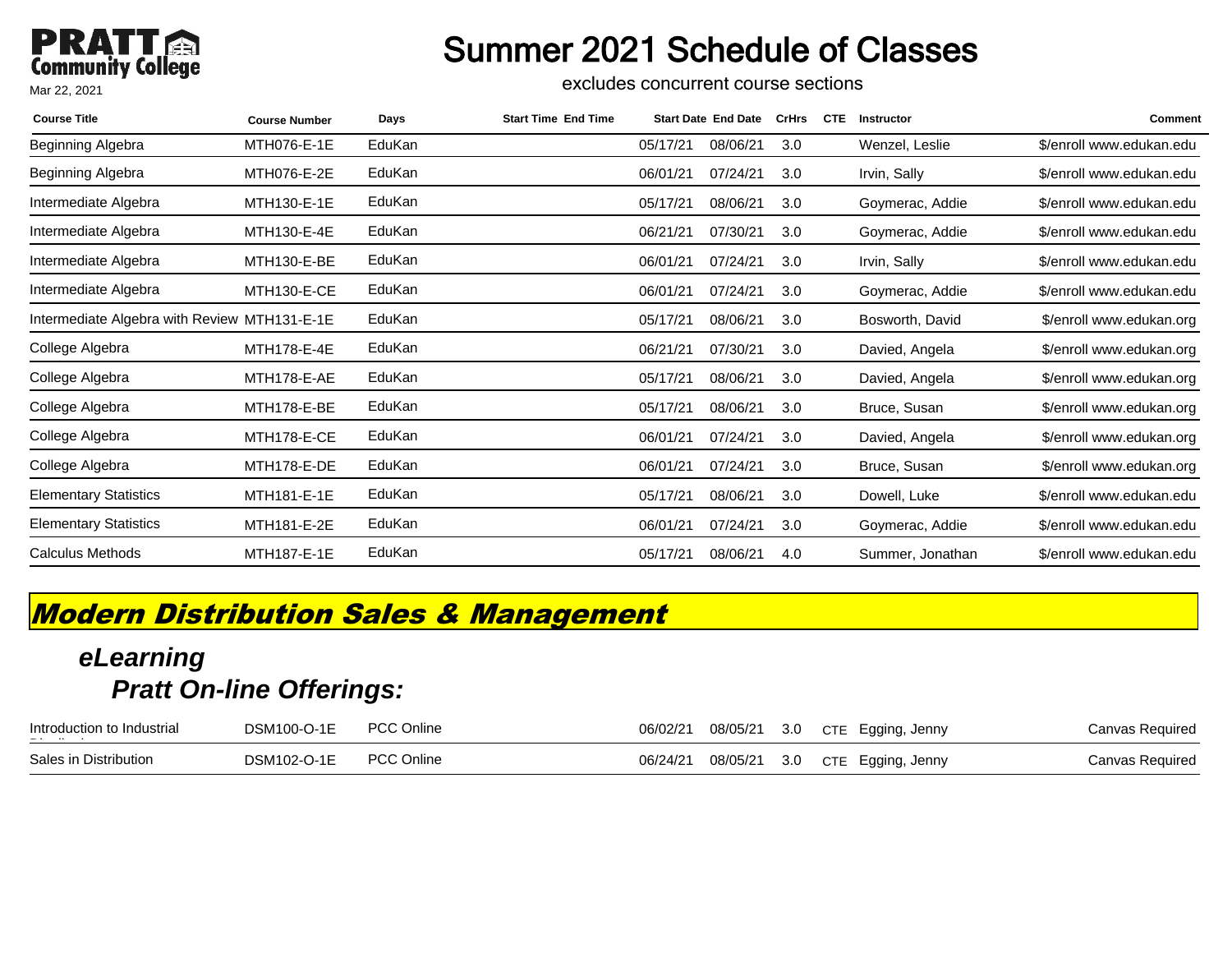|                          | $\blacksquare$ |
|--------------------------|----------------|
| <b>Community College</b> |                |

Mar 22, 2021

### Summer 2021 Schedule of Classes

excludes concurrent course sections

| <b>Course Title</b>           | <b>Course Number</b>            | Days              | <b>Start Time End Time</b> | Start Date End Date CrHrs CTE Instructor |     |                                        | <b>Comment</b>           |
|-------------------------------|---------------------------------|-------------------|----------------------------|------------------------------------------|-----|----------------------------------------|--------------------------|
| <b>Modern Languages</b>       |                                 |                   |                            |                                          |     |                                        |                          |
| eLearning                     |                                 |                   |                            |                                          |     |                                        |                          |
|                               | edukan On-line Offerings:       |                   |                            |                                          |     | <b>ENROLL ON-LINE @ www.edukan.edu</b> |                          |
| Elementary Spanish I          | <b>MLN176-E-1E</b>              | EduKan            |                            | 05/17/21<br>08/06/21                     | 5.0 | Workman, Amber                         | \$/enroll www.edukan.edu |
| <b>Elementary Spanish II</b>  | <b>MLN177-E-1E</b>              | EduKan            |                            | 05/17/21<br>08/06/21                     | 5.0 | Workman, Amber                         | \$/enroll www.edukan.edu |
| Music                         |                                 |                   |                            |                                          |     |                                        |                          |
| eLearning                     |                                 |                   |                            |                                          |     |                                        |                          |
|                               | <b>Pratt On-line Offerings:</b> |                   |                            |                                          |     |                                        |                          |
| Introduction to Music         | <b>MUS176-O-1E</b>              | <b>PCC Online</b> |                            | 07/06/21<br>08/05/21                     | 3.0 | Herndon, Bradley                       | Canvas req.              |
|                               | edukan On-line Offerings:       |                   |                            | <b>ENROLL ON-LINE</b>                    |     | @ www.edukan.edu                       |                          |
| Introduction to Music         | <b>MUS176-E-3E</b>              | EduKan            |                            | 06/01/21<br>07/10/21                     | 3.0 | Fryberger, Vern                        | \$/enroll www.edukan.edu |
| Philosophy                    |                                 |                   |                            |                                          |     |                                        |                          |
| eLearning                     |                                 |                   |                            |                                          |     |                                        |                          |
|                               | edukan On-line Offerings:       |                   |                            |                                          |     | <b>ENROLL ON-LINE @ www.edukan.edu</b> |                          |
| Introduction to Old Testament | PHL105-E-1E                     | EduKan            |                            | 05/17/21<br>08/06/21                     | 3.0 | Stahl, Frank                           | \$/enroll www.edukan.edu |
| Introduction to Old Testament | PHL105-E-2E                     | EduKan            |                            | 06/01/21<br>07/24/21                     | 3.0 | Allison, Geth                          | \$/enroll www.edukan.org |
| Introduction to the New       | PHL106-E-1E                     | EduKan            |                            | 05/17/21<br>08/06/21                     | 3.0 | Stahl, Frank                           | \$/enroll www.edukan.edu |
| Introduction to the New       | PHL106-E-2E                     | EduKan            |                            | 06/01/21<br>07/24/21                     | 3.0 | Allison, Geth                          | \$/enroll www.edukan.edu |
| Intro To Philosophy           | PHL130-E-1E                     | EduKan            |                            | 05/17/21<br>08/06/21                     | 3.0 | Stahl, Frank                           | \$/enroll www.edukan.edu |
| Intro To Philosophy           | PHL130-E-2E                     | CBA               |                            | 06/01/21<br>07/24/21                     | 3.0 | Arandia, Mark                          | \$/enroll www.edukan.edu |

Introduction to Ethics **PHL276-E-1E** EduKan **COM** 21 205/17/21 08/06/21 3.0 Stahl, Frank \$/enroll www.edukan.edu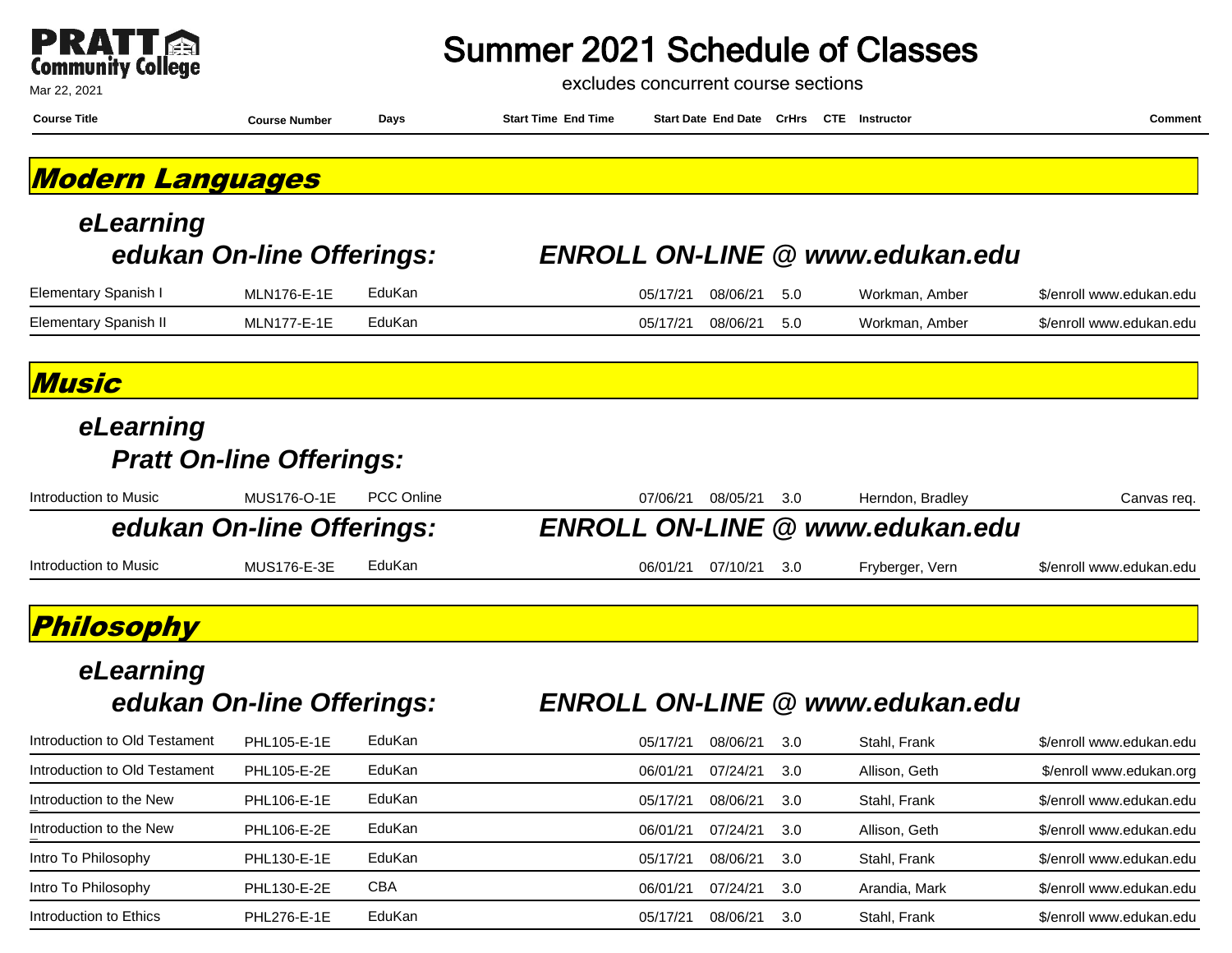

excludes concurrent course sections

| <b>Course Title</b>    | <b>Course Number</b> | Days   | <b>Start Time End Time</b> |         | <b>Start Date End Date</b> | <b>CrHrs</b> | <b>CTE</b> | Instructor       | こomment                      |
|------------------------|----------------------|--------|----------------------------|---------|----------------------------|--------------|------------|------------------|------------------------------|
| Introduction to Ethics | ∟276-E-2E            | EduKan |                            | 06/01/2 | 07/24/21                   | 3.C          |            | Mark<br>Arandia. | ∵enro.<br>oll www.edukan.edu |

### **Physical Science**

# **eLearning**

#### **edukan On-line Offerings: ENROLL ON-LINE @ www.edukan.edu**

| <b>Physical Science</b>   | <b>PSC176-E-1E</b> | EduKan | 05/17/21 | 08/06/21 | -5.0 | McGovern. Thomas | \$/enroll www.edukan.edu |
|---------------------------|--------------------|--------|----------|----------|------|------------------|--------------------------|
| Introduction to Geology   | <b>PSC177-E-1E</b> | EduKan | 05/17/21 | 08/06/21 | -50  | Abanda, Peter    | \$/enroll www.edukan.edu |
| Introduction to Astronomy | <b>PSC178-E-2E</b> | EduKan | 06/01/21 | 07/24/21 | -30  | Hook. Darrin     | \$/enroll www.edukan.edu |

#### **Physics**

| eLearning         | edukan On-line Offerings: |        |          |                  | <b>ENROLL ON-LINE @ www.edukan.edu</b> |                          |
|-------------------|---------------------------|--------|----------|------------------|----------------------------------------|--------------------------|
| General Physics I | <b>PHS251-E-1E</b>        | EduKan | 05/17/21 | 08/06/21<br>-5.0 | Hook, Darrin                           | \$/enroll www.edukan.edu |
| Gen Physics II    | <b>PHS252-E-1E</b>        | EduKan | 05/17/21 | 08/06/21<br>5.0  | Kennedy, Joshua                        | \$/enroll www.edukan.edu |
|                   |                           |        |          |                  |                                        |                          |

### **Political Science**

## **eLearning**

#### **edukan On-line Offerings: ENROLL ON-LINE @ www.edukan.edu**

| American Government | POS176-E-2E | EduKan | 06/01/21 | 07/24/21 | - 30  | Lahargoue, Brian  | \$/enroll www.edukan.edu |
|---------------------|-------------|--------|----------|----------|-------|-------------------|--------------------------|
| American Government | POS176-E-3E | EduKan | 06/01/21 | 07/10/21 | - 3.0 | Lahargoue, Esther | \$/enroll www.edukan.edu |
| American Government | POS176-E-4E | EduKan | 06/21/21 | 07/30/21 | -30   | Lahargoue, Brian  | \$/enroll www.edukan.edu |

Mar 22, 2021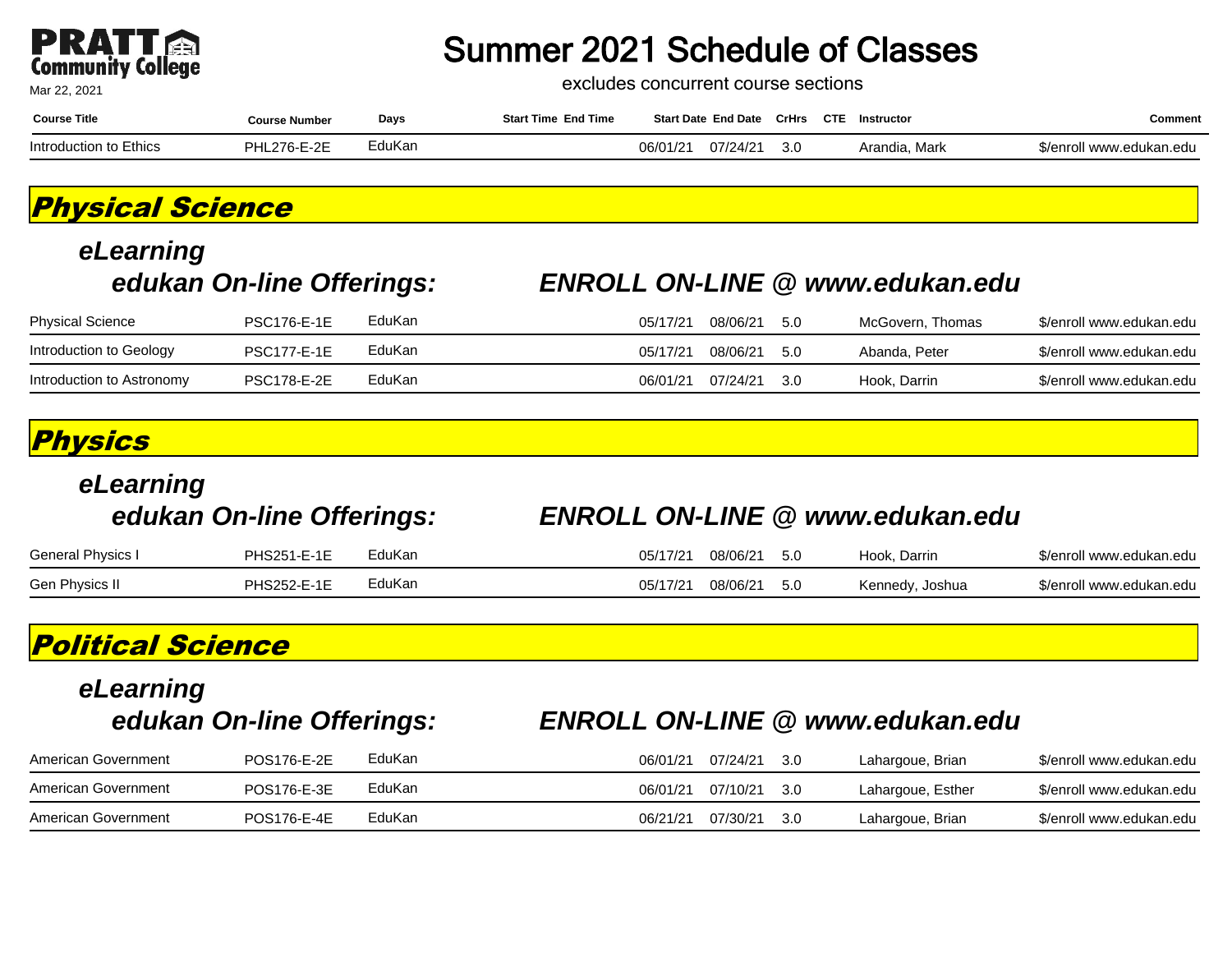

excludes concurrent course sections

|  | <b>Course Title</b> | <b>Course Number</b> | Days | <b>Start Time</b><br>End lime | <b>End Date</b><br><b>Start Date</b> | <b>CTI</b><br><b>CrHrs</b> | Instructor |  | Comment |
|--|---------------------|----------------------|------|-------------------------------|--------------------------------------|----------------------------|------------|--|---------|
|--|---------------------|----------------------|------|-------------------------------|--------------------------------------|----------------------------|------------|--|---------|

**Psychology**

#### **eLearning Pratt On-line Offerings:**

| Developmental Psych | PSY132-O-1E               | <b>PCC Online</b> | 07/06/21 | 08/05/21 | 3.0 | Wade, Amanda                           | Canvas Req.              |
|---------------------|---------------------------|-------------------|----------|----------|-----|----------------------------------------|--------------------------|
| General Psychology  | <b>PSY176-O-1E</b>        | <b>PCC Online</b> | 06/02/21 | 07/02/21 | 3.0 | Wade, Amanda                           | Canvas req.              |
|                     | edukan On-line Offerings: |                   |          |          |     | <b>ENROLL ON-LINE @ www.edukan.edu</b> |                          |
| Developmental Psych | <b>PSY132-E-1E</b>        | EduKan            | 05/17/21 | 08/06/21 | 3.0 | Whitehill, Judy                        | \$/enroll www.edukan.edu |
| Developmental Psych | <b>PSY132-E-2E</b>        | EduKan            | 06/01/21 | 07/24/21 | 3.0 | Carter, Krista                         | \$/enroll www.edukan.edu |
| Developmental Psych | <b>PSY132-E-3E</b>        | EduKan            | 06/01/21 | 07/10/21 | 3.0 | Whitehill, Judy                        | \$/enroll www.edukan.edu |
| Developmental Psych | <b>PSY132-E-4E</b>        | EduKan            | 06/21/21 | 07/30/21 | 3.0 | Carter, Krista                         | \$/enroll www.edukan.edu |
| General Psychology  | <b>PSY176-E-1E</b>        | EduKan            | 05/17/21 | 08/06/21 | 3.0 | Wiebe, Robin                           | \$/enroll www.edukan.edu |
| General Psychology  | <b>PSY176-E-2E</b>        | EduKan            | 06/01/21 | 07/24/21 | 3.0 | Triscornia, Star                       | \$/enroll www.edukan.edu |
| General Psychology  | <b>PSY176-E-3E</b>        | EduKan            | 06/01/21 | 07/10/21 | 3.0 | Hutcheson, Tammy                       | \$/enroll www.edukan.org |
| General Psychology  | <b>PSY176-E-4E</b>        | EduKan            | 06/21/21 | 07/30/21 | 3.0 | Hutcheson, Tammy                       | \$/enroll www.edukan.edu |

### **Social Science**

## **eLearning**

### **edukan On-line Offerings: ENROLL ON-LINE @ www.edukan.edu**

| Intro Law Enforcement    | SSC161-E-2E | EduKan | 06/01/21 | 07/24/21 | 3.0 | Boye-Doe, Koifi       | \$/enroll www.edukan.edu |
|--------------------------|-------------|--------|----------|----------|-----|-----------------------|--------------------------|
| World Regional Geography | SSC176-E-1E | EduKan | 05/17/21 | 08/06/21 | 3.0 | Butler, Gerald        | \$/enroll www.edukan.edu |
| World Regional Geography | SSC176-E-2E | EduKan | 06/01/21 | 07/24/21 | 3.0 | Olsen, Jeffrey        | \$/enroll www.edukan.edu |
| World Regional Geography | SSC176-E-4E | EduKan | 06/21/21 | 07/30/21 | 3.0 | Butler, Gerald        | \$/enroll www.edukan.edu |
| Cultural Anthropology    | SSC177-E-2E | EduKan | 06/01/21 | 07/24/21 | 3.0 | Davis-Stephens, Linda | \$/enroll www.edukan.edu |
| Cultural Anthropology    | SSC177-E-3E | EduKan | 06/01/21 | 07/10/21 | 3.0 | Davis-Stephens, Linda | \$/enroll www.edukan.edu |